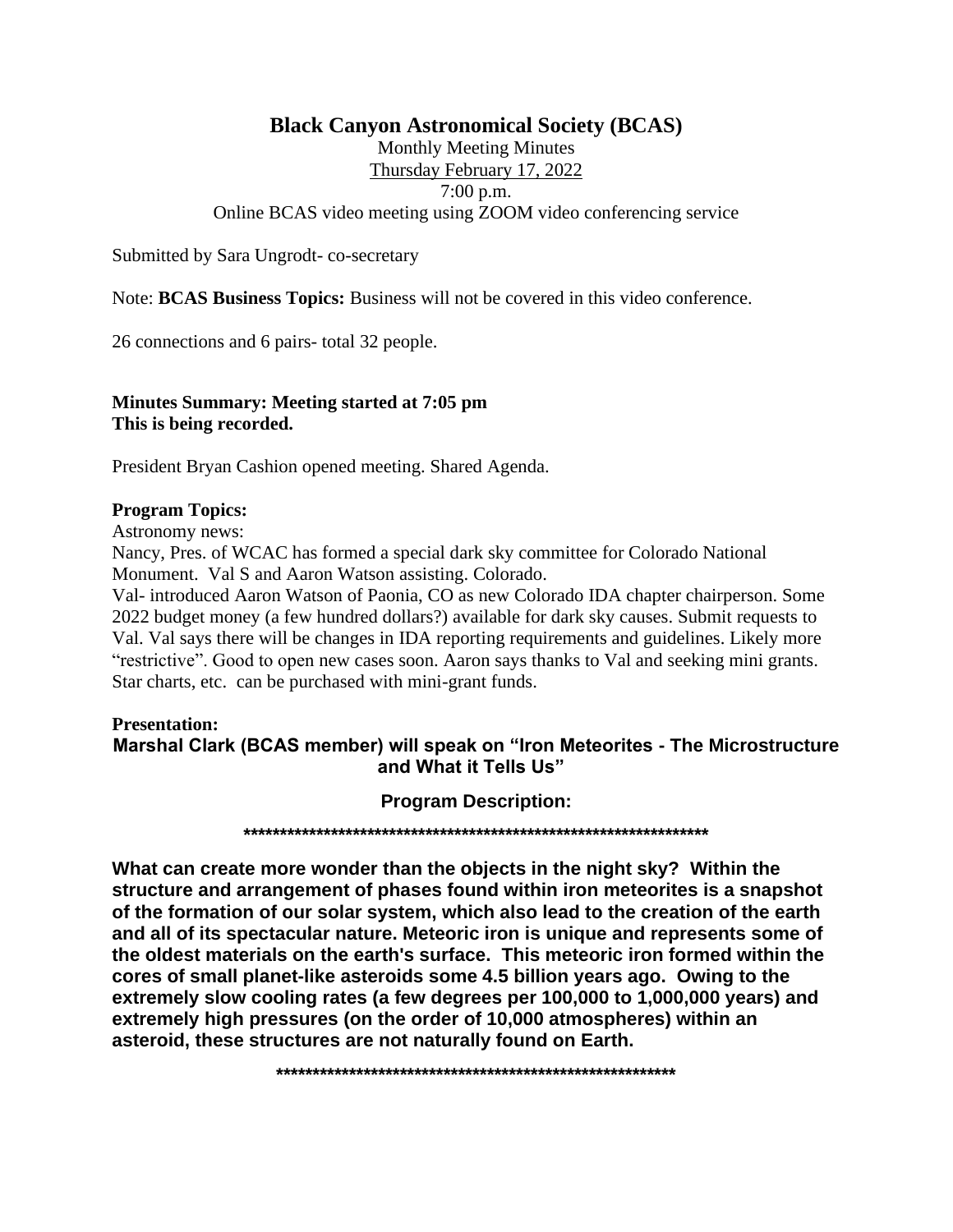**Some of Marshal's images- thin slices 3 slides- common materials in everyday life-graphite brittle, carbon steel**

**Iron history- wrought, malleable, George VanderVort Metallographer inspired him Marshal stacks images**

**Iron meteorites unique- iron in pure form in Iceland and Russia- rare**

**Early humans used copper, silver, platinum, Gold- soft Bronze age- campsite near outcrop ores-tin and copper. Made tools to pound Meteoric metal- "Iron", holy metal early humans Photo of the "Woman"- The Inuits chipped off pieces**

**Iron cooled slowly in the cores of big asteroids/protoplanets- we can't replicate that on earth.**

**Meteorites Iron, nickel, alloy, may contain minerals not commonly found on earth.**

**Marshal explained how he makes his slides. Different slides from diff meteorites around the world.**

**Meteor, Meteorites, meteoroids, definitions**

**40,000-60,000 tons of extraterrestrial material falls on earth every year. Only 2 people recorded being hit by meteorites**

**Meteorites are cool when they hit.** 

**Classification- Fall (witnessed)vs. Find (during collecting)**

**Meteorites usually come from asteroids left over from the formation of our solar system. Some are comet debris Pieces of moon or Mars interstellar dust VESTA-Core, mantle, crust**

**Where do they fall**

- **Most fall in ocean**
- **Some gravitational pull towards equators**
- **Most in arid region- can find easier**
- **A lot found in Antarctica- lasts 250,000 years**

**When do they fall- more during the day- has to do with orbit and rotation**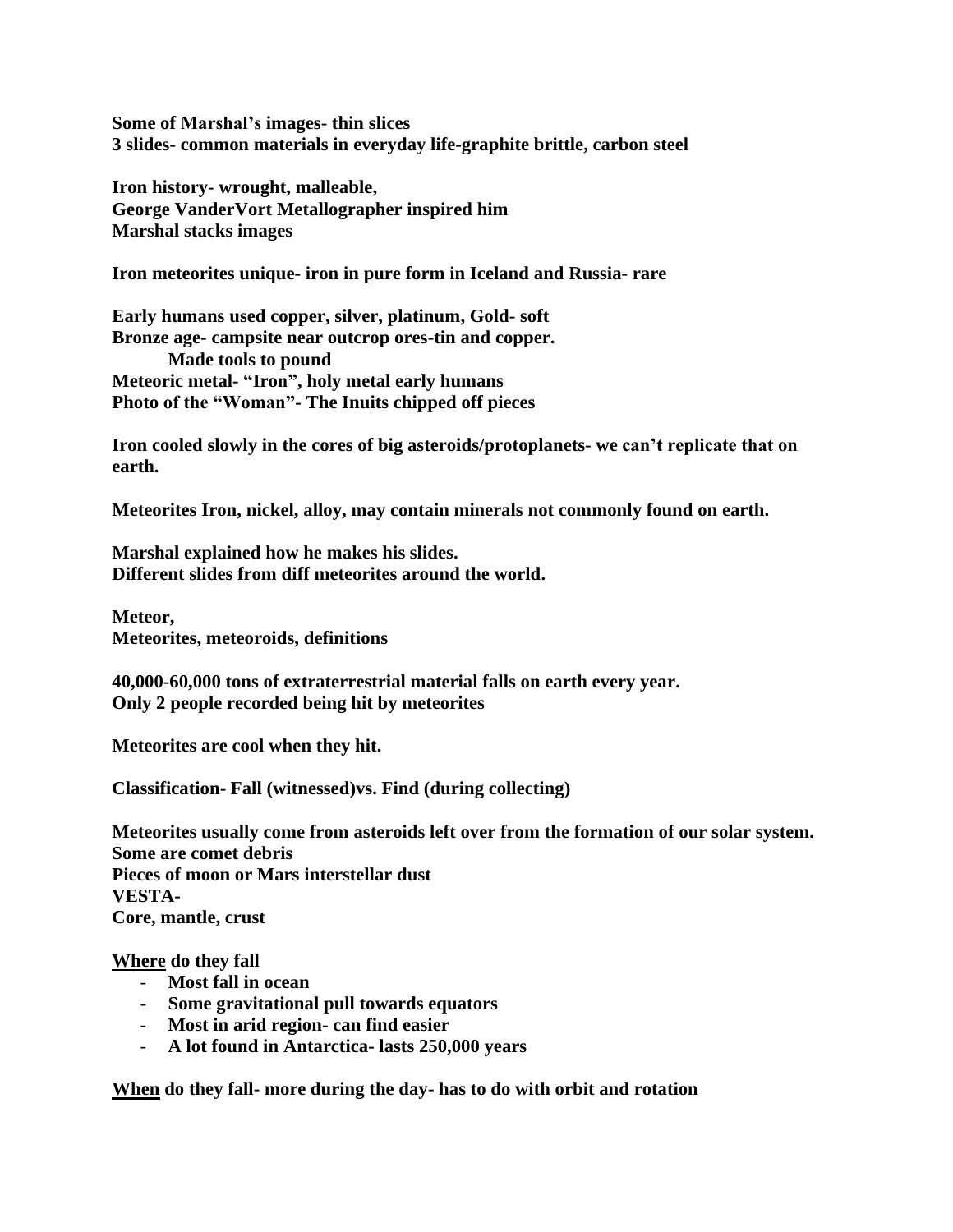**Why do we care? Earth is very active- 4.6 billion years old Stuff meteorites made of is the origin of our universe They cool so slowly we cannot reproduce that on earth. Talked about primary classification of meteorites-Chondrites and non-chondrites**

**Iron meteorites Sulphur carbon and many other minerals**

**Lots of difficult-to-pronounce minerals observed in iron meteorites: kamacite (90% Fe, 10% Ni), taenite (Fe with 20% to 65% Ni), and troilite (FeS) are most common Crystal sizes in meteorites are extremely large (many meters wide!), due to their extremely slow cooling rates Metals are crystalline solids 91 of the 118 elements are metals Beautiful slides…photomicrographs Various techniques to process slides- etched and polished**

**Historical Meteorites**

**Willamette Oregon Natives considered it sacred**

**Tunguska explosion, Barringer crater, Hoba, Chelyabinsk Chicxulub 65 mill yrs ago- Yucatan peninsula Cape York Greenland discovery via Inuits Perry sold meteorites to NY Museum, traded rifles Meteorite fell 13,000 yrs ago Showed references.** 

**Marshal's talk ended 8:15 p.m.**

**Questions for Marshal: Bryan- where does he get the samples- buy from reputable sources 10 grams .5 inch by .5 inch \$ 1-\$10 /gram Intact meteorite most valuable Art: Any twinning, cleavage? only in Kamacite Sara-Does he have a travelling art exhibit- some at Mother Earth.**

**Bryan will include a link to Marshal's website with link to BCAS meeting recording.**

**Marshal requested that some of his images might be included in our BCAS calendars. Art and Joyce make a personal calendar.**